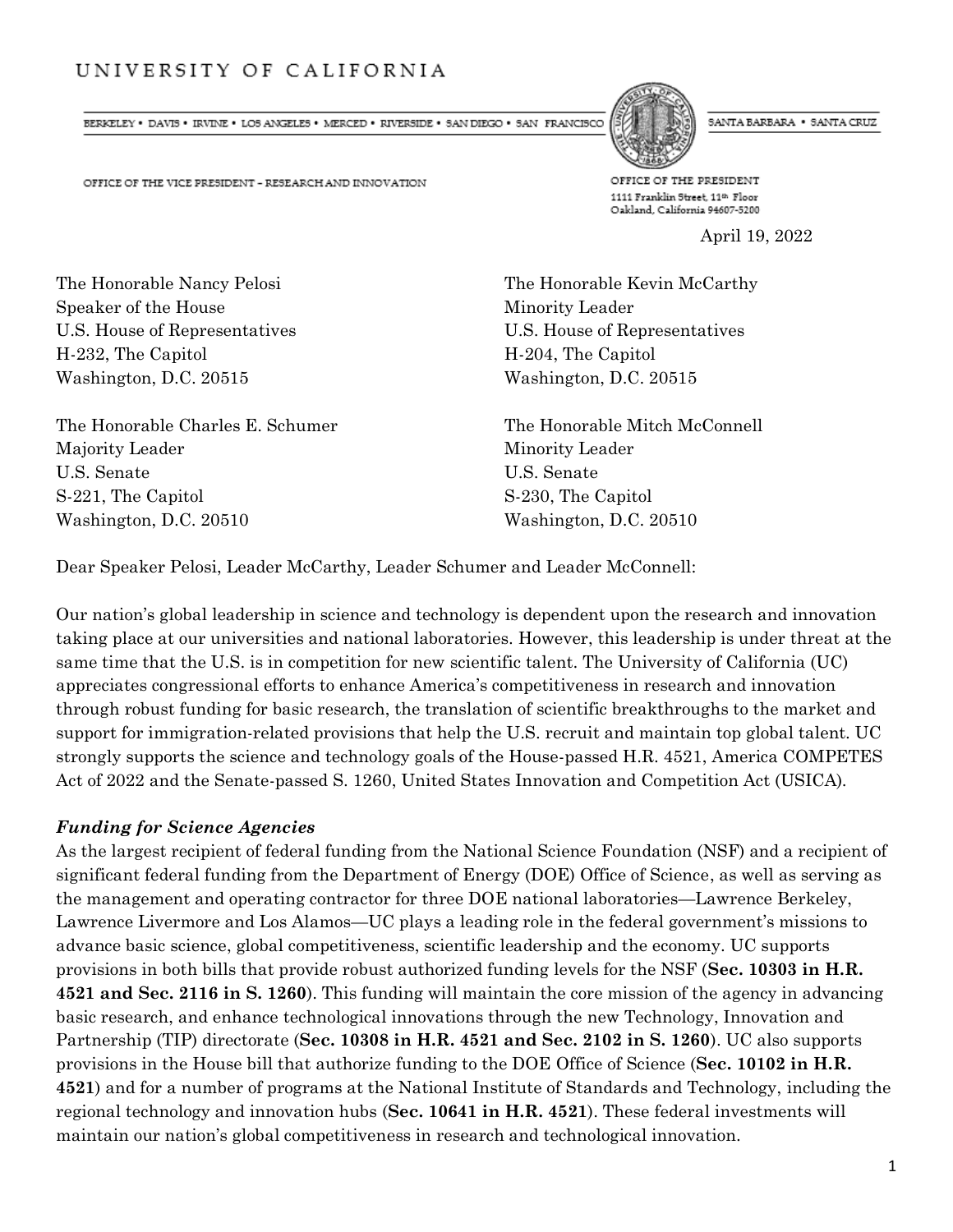# *Research Infrastructure*

While funding is critical to performing research at our nation's universities and national laboratories, equipment and facilities are also critical to continuing this work and to building the next generation of leaders in science and technology. UC supports the Senate provisions on capacity building for developing universities (**Sec. 2110 in S. 1260**), as well as the House provisions to authorize a substantial increase to NSF's Mid-Scale Research Infrastructure program and to NSF's Major Research Instrumentation (MRI) and Academic Research Infrastructure (ARI) programs (**Sec. 10303 in H.R. 4521**). UC also supports provisions in the House bill to authorize construction projects and user facility updates for the DOE Office of Science, as well as the proposed new mid-scale instrumentation program (**Sec. 10102 in H.R. 4521**). These federal investments will ensure that groundbreaking research continues to take place at our universities and national laboratories.

# *Technology Transfer*

While federal investments are critical to fundamental research, it is important to translate these discoveries into practical applications. UC supports the Senate provisions on research test beds (**Sec. 2108 in S. 1260**) and other technology commercialization programs (**Sec. 2109 in S. 1260**), as well as the House provisions on convergence accelerators (**Sec. 2105 in H.R. 4521**), all of which can advance our country's innovation ecosystem through large-scale transformational advances. UC also supports the House provisions establishing entrepreneurship training programs which can promote regional technology transfer (**Sec. 10308 in H.R. 4521**). These federal investments would facilitate the translation of innovative research to the market through capacity building, infrastructure and workforce development.

### *STEM Workforce Diversity*

Expanding geographic and institutional diversity in our research enterprise is vital for maintaining our nation's global competitiveness. UC supports the aim of both bills to expand STEM workforce diversity at institutions across the country, including at Minority-Serving Institutions (MSIs) and emerging research universities (**Sec. 10305 in H.R. 4521 and Sec. 2202 in S. 1260**). The UC system is home to six MSIs, which enroll large numbers of underrepresented and first-generation college students from across California. UC also supports provisions in the Senate bill which fund graduate scholarships and fellowships (**Sec. 2106 in S. 1260**), and provisions in the House bill establishing programs that provide mentorship and career preparation for students from underrepresented backgrounds (**Sec. 10304 in H.R. 4521**). These federal investments would facilitate the participation of the next generation of students from all backgrounds in science and technology.

### *Immigration*

Creating a welcoming environment for STEM students performing research at U.S. universities is critical to advancing our nation's research enterprise. UC supports immigration provisions in the House bill which exempt STEM doctoral degree earners from a U.S. or foreign research institution from immigrant visa caps and allow them to pursue permanent residence without needing to leave the country (**Sec. 80301 in H.R. 4521**). UC also supports provisions in the House bill which increase the number of fields included in the definition of "STEM," also allowing U.S. institutions to make new programs of study eligible for participation in Optional Practical Training (OPT) Extension (**Sec. 80303 in H.R. 4521**). These federal investments would facilitate the retention of foreign talent and streamline the work of federal agencies to support STEM opportunities.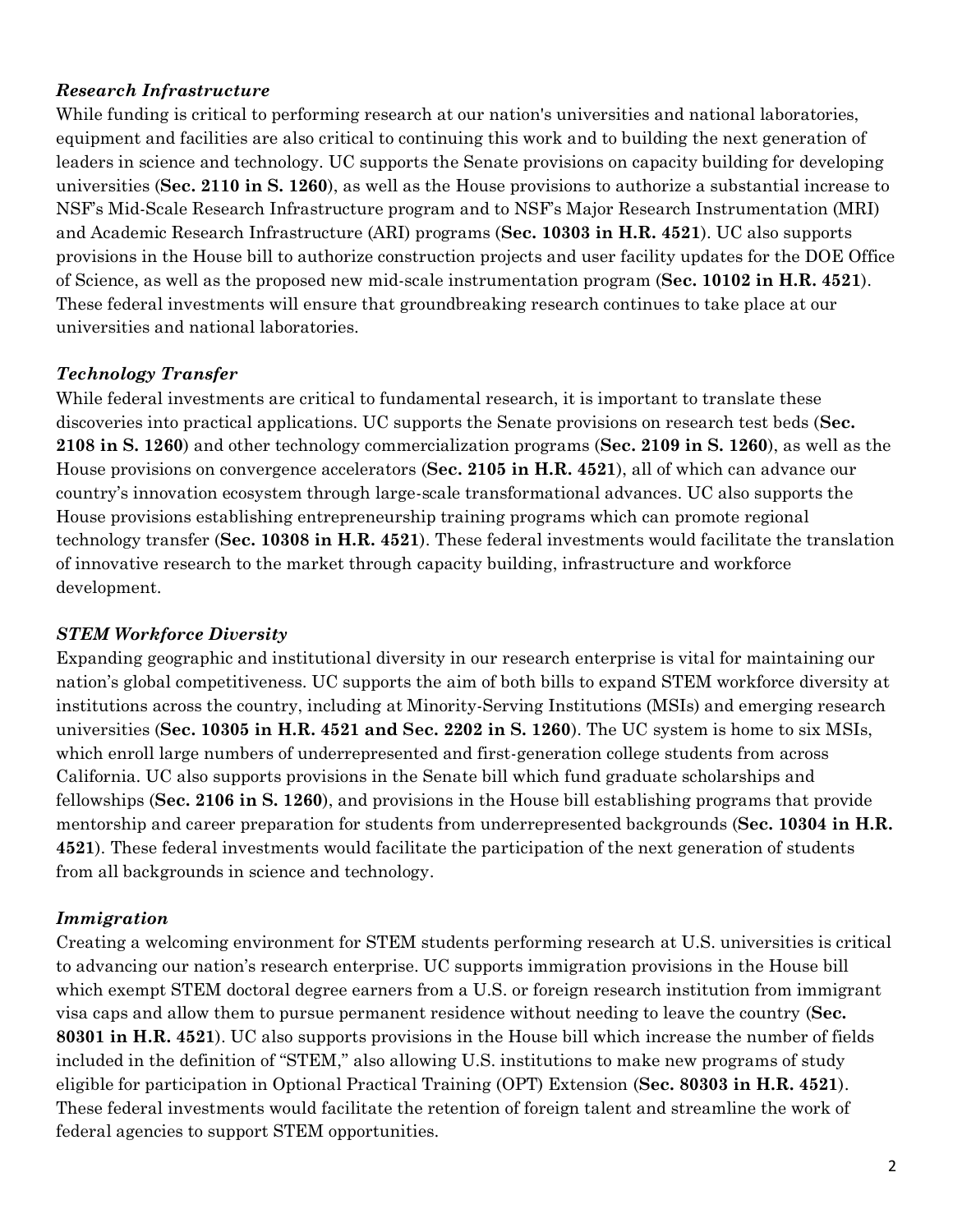# *Established Program to Stimulate Competitive Research (EPSCoR)*

Broadening participation of federally funded researchers and students is critical to our nation's competitiveness in science and technology. UC supports efforts in both bills to build research capacity at institutions across the country (**Sec. 10305 in H.R. 4521 and Sec. 2202 in S. 1260**) and believes that federal investments should support researchers in every state, regardless of their geographic location. The University is deeply concerned with the Senate bill's provision mandating that a 20 percent set aside of NSF's budget should be allocated to the Established Program to Stimulate Competitive Research, or EPSCoR (**Sec. 2209 in S. 1260**). This set-aside would significantly disadvantage researchers and students at emerging research institutions and MSIs. Such emerging research institutions and MSIs in non-EPSCoR states would be ineligible to compete for this funding, which would weaken our nation's competitiveness in research and innovation. UC strongly urges House and Senate negotiators to support research capacity building across the country without mandating percent set-asides for NSF funding.

### *Research Security*

The University is deeply concerned with provisions in both bills which create overly restrictive research security policies, threaten international collaboration and weaken the principles of academic freedom. UC urges House and Senate negotiators to eliminate the following problematic provisions:

- The Senate bill provision requiring academic researchers to provide NSF copies of contracts with China (**Sec. 2526 in S. 1260**), which is unnecessary given NSF's newly implemented guidelines that its grantees disclose any conflicts of interest or conflicts of commitment.
- The Senate bill provision directing the Committee on Foreign Investments in the United States (CFIUS) to review university contracts and gifts with international partners (**Sec. 3138 in S. 1260**). CFIUS does not have expertise working with universities or researchers performing basic research, and this directive would result in significant compliance costs for institutions and delay the establishment of valuable research partnerships.
- While the University supports disclosure of possible conflicts of interest, provisions in both bills lowering the Sec. 117 reporting threshold and directing institutions of higher education to establish a database for and to report every dollar received by individual researchers and staff (**Sec. 90304 in H.R. 4521 and Sec. 6124 in S. 1260**) are overly burdensome and places unnecessary administrative burden on the academic community.

We urge Congress to swiftly negotiate a compromise innovation bill that strengthens America's scientific and technological innovation, builds a strong and diverse STEM workforce, and ensures our global competitiveness and economic leadership. If we can provide additional information, please do not hesitate to contact UC Director of Research, Phil Harman at [phillip.harman@ucdc.edu](mailto:phillip.harman@ucdc.edu) or (202) 974-6306.

Sincerely,

Theresa a Maldonado

Theresa A. Maldonado, Ph.D., P.E. Katherine Yelick Vice President for Research & Innovation, Vice Chancellor for Research, UC Berkeley University of California

Katherine Jelice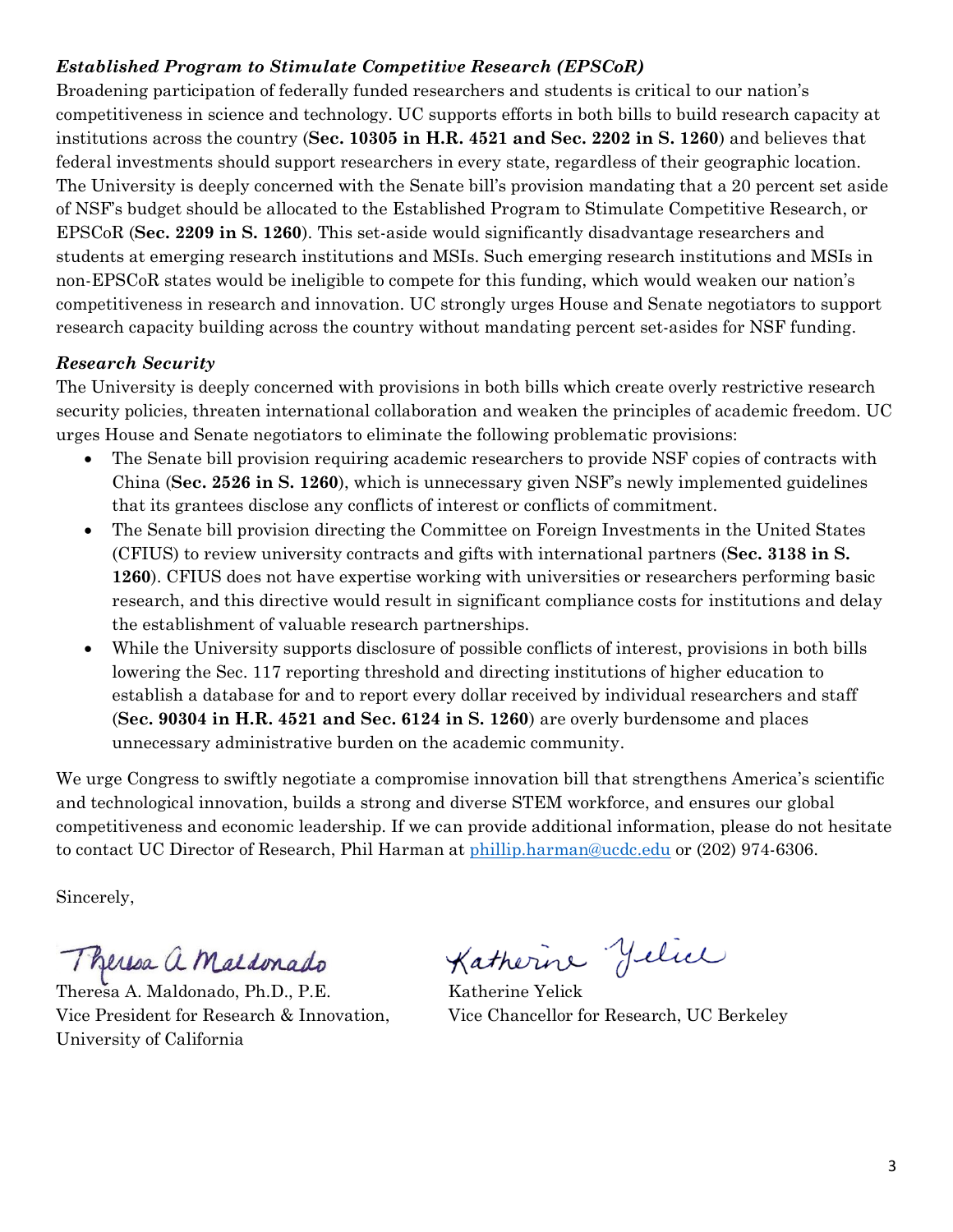Poasant Mohopatra

Prasant Mohapatra Pramod Khargonekar

Roger M. Wahimoto

Roger Wakimoto Marjorie Zatz

Forly A. Tom

Rodolfo Torres Corinne Peek-Asa Development, UC Riverside

Pariel H Journaleur

Daniel H. Lowenstein Joe Incandela UC San Francisco

foll

John MacMillan Wendy Powers UC Santa Cruz Resources

cc:

Senator Dianne Feinstein Senator Alex Padilla Representative Karen Bass Representative Ami Bera Representative Judy Chu Representative Anna Eshoo Representative Mike Garcia Representative Jimmy Gomez Representative Sara Jacob Representative Ro Khanna Representative Young Kim Representative Zoe Lofgren Representative Doris Matsui Representative Jerry McNerney Representative Jay Obernolte

Prawd Khazanta-

Vice Chancellor for Research, UC Davis Vice Chancellor for Research, UC Irvine

Marjonie S. Eatz

Vice Chancellor for Research, UC Los Angeles Interim Vice Chancellor for Research and Economic Development, UC Merced

Comme Puk - an

Vice Chancellor for Research and Economic Vice Chancellor for Research, UC San Diego

J Smande

Executive Vice Chancellor and Provost, Vice Chancellor for Research, UC Santa Barbara

Neudy Powers

Interim Vice Chancellor for Research, Associate Vice President, UC Agricultural and Natural